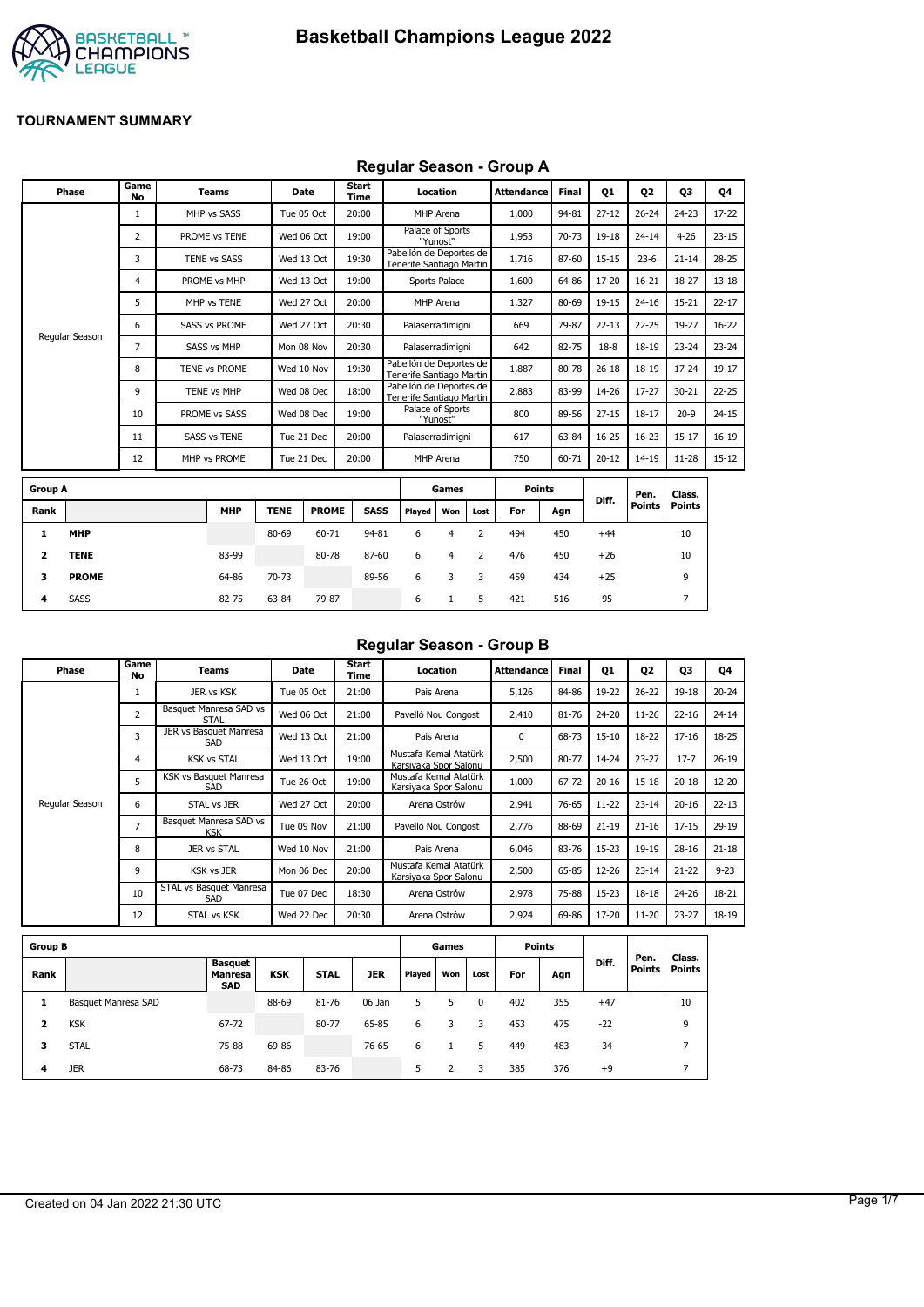



#### **Regular Season - Group C**

| Phase          | Game<br><b>No</b> | <b>Teams</b>        | Date       | Start<br>Time | Location                                            | <b>Attendance</b> | <b>Final</b> | Q1        | Q <sub>2</sub> | Q3        | Q4        | OT <sub>1</sub> |
|----------------|-------------------|---------------------|------------|---------------|-----------------------------------------------------|-------------------|--------------|-----------|----------------|-----------|-----------|-----------------|
|                | 1                 | LAVR vs JDA         | Tue 05 Oct | 19:30         | Peace and Friendship<br>Stadium                     | 400               | 65-63        | $16 - 14$ | $14 - 14$      | $14 - 15$ | $21 - 20$ |                 |
|                | 2                 | NIZH vs Unicaja SD  | Wed 06 Oct | 19:00         | Cultural Entertainment<br>Complex "Nagorny"         | 326               | 62-79        | 19-23     | $18 - 17$      | $12 - 12$ | 13-27     |                 |
|                | 3                 | JDA vs NIZH         | Tue 19 Oct | 20:30         | Palais des Sport Jean-<br>Michel Geoffroy           |                   | 89-75        | 12-26     | $28-13$        | $23 - 13$ | $26 - 23$ |                 |
|                | 4                 | Unicaja SD vs LAVR  | Wed 20 Oct | 20:30         | Palacio de Deportes<br>Jose Maria Martin<br>Carpena | 4,473             | 86-70        | $20 - 20$ | $25 - 15$      | $21 - 21$ | $20 - 14$ |                 |
|                | 5                 | Unicaja SD vs JDA   | Mon 01 Nov | 20:30         | Palacio de Deportes<br>Jose Maria Martin<br>Carpena | 4,919             | 83-54        | $21 - 22$ | $15 - 7$       | $26 - 7$  | $21 - 18$ |                 |
| Regular Season | 6                 | LAVR vs NIZH        | Tue 02 Nov | 19:30         | Peace and Friendship<br>Stadium                     | 500               | 95-86        | $28 - 27$ | $21 - 17$      | $13 - 15$ | 18-21     | $15-6$          |
|                | $\overline{7}$    | <b>NIZH vs LAVR</b> | Wed 17 Nov | 19:00         | Cultural Entertainment<br>Complex "Nagorny"         | 481               | 74-62        | $21 - 20$ | $19 - 11$      | $13 - 17$ | $21 - 14$ |                 |
|                | 8                 | JDA vs Unicaja SD   | Tue 16 Nov | 20:30         | Palais des Sport Jean-<br>Michel Geoffroy           | 4,000             | 78-68        | $21 - 15$ | $26 - 17$      | $13 - 17$ | 18-19     |                 |
|                | 9                 | <b>JDA vs LAVR</b>  | Tue 14 Dec | 20:30         | Palais des Sport Jean-<br>Michel Geoffrov           | 4,000             | 73-49        | $24 - 14$ | $14 - 15$      | $22 - 13$ | $13 - 7$  |                 |
|                | 10                | Unicaja SD vs NIZH  | Wed 15 Dec | 20:30         | Palacio de Deportes<br>Jose Maria Martin<br>Carpena | 6,137             | 93-69        | $15 - 17$ | $23 - 8$       | $27 - 25$ | 28-19     |                 |
|                | 11                | LAVR vs Unicaja SD  | Tue 21 Dec | 19:30         | Peace and Friendship<br>Stadium                     | $\Omega$          | 70-58        | $25-19$   | $16-9$         | $16 - 14$ | $13 - 16$ |                 |
|                | 12                | NIZH vs JDA         | Tue 21 Dec | 20:30         | Cultural Entertainment<br>Complex "Nagorny"         | 681               | 93-85        | 23-20     | $26 - 20$      | $26 - 27$ | 18-18     |                 |
|                |                   |                     |            |               |                                                     |                   |              |           |                |           |           |                 |

| <b>Group C</b> |             |                      |            |             |             |        | Games |      | <b>Points</b> |     |       | Pen.   | Class. |
|----------------|-------------|----------------------|------------|-------------|-------------|--------|-------|------|---------------|-----|-------|--------|--------|
| Rank           |             | <b>Unicaja</b><br>SD | <b>JDA</b> | <b>LAVR</b> | <b>NIZH</b> | Played | Won   | Lost | For           | Agn | Diff. | Points | Points |
| л.             | Unicaja SD  |                      | 83-54      | 86-70       | 93-69       | 6      | 4     |      | 467           | 403 | $+64$ |        | 10     |
| 2              | JDA         | 78-68                |            | 73-49       | 89-75       | 6      | 3     | 3    | 442           | 433 | $+9$  |        | 9      |
| 3              | <b>LAVR</b> | 70-58                | 65-63      |             | 95-86       | 6      |       |      | 411           | 440 | $-29$ |        | 9      |
| 4              | <b>NIZH</b> | 62-79                | 93-85      | 74-62       |             | 6      |       | 4    | 459           | 503 | $-44$ |        | 8      |

# **Regular Season - Group D**

| Phase          | Game<br>No     | Teams                                                 | <b>Date</b> | Start<br>Time | Location                          | <b>Attendance</b> | Final     | Q1        | 02        | 03        | Q4        |
|----------------|----------------|-------------------------------------------------------|-------------|---------------|-----------------------------------|-------------------|-----------|-----------|-----------|-----------|-----------|
|                | 1              | Universo Treviso Basket<br><b>SSDRL vs RIGA</b>       | Tue 05 Oct  | 20:30         | Palaverde                         | 1,353             | 91-85     | $23 - 22$ | 19-30     | $23 - 12$ | $26 - 21$ |
|                | $\overline{2}$ | SZOM vs AEK                                           | Wed 06 Oct  | 18:00         | Savaria Arena                     | 2,200             | 83-78     | 19-21     | $19 - 14$ | 19-19     | $26 - 24$ |
|                | 3              | <b>AEK vs Universo Treviso</b><br><b>Basket SSDRL</b> | Tue 19 Oct  | 19:30         | Ano Liosia Olympic<br>Sports Hall | 1,900             | 77-92     | 18-23     | 18-27     | $24 - 15$ | $17 - 27$ |
|                | 4              | RIGA vs SZOM                                          | Wed 20 Oct  | 19:00         | Arena Riga                        | 530               | 74-80     | $11 - 16$ | $26 - 19$ | 24-29     | $13 - 16$ |
|                | 5              | RIGA vs AEK                                           | Wed 03 Nov  | 19:00         | Arena Riga                        | 0                 | $92 - 76$ | $27 - 15$ | 19-19     | $22 - 22$ | 24-20     |
|                | 6              | Universo Treviso Basket<br><b>SSDRL vs SZOM</b>       | Wed 03 Nov  | 20:30         | Palaverde                         | 1,609             | 68-60     | $9 - 15$  | $23 - 12$ | $23 - 17$ | $13 - 16$ |
| Regular Season | 7              | AEK vs RIGA                                           | Mon 15 Nov  | 19:30         | Ano Liosia Olympic<br>Sports Hall | 1,150             | 88-79     | $25 - 25$ | $15 - 12$ | 18-21     | $30 - 21$ |
|                | 8              | SZOM vs Universo Treviso<br><b>Basket SSDRL</b>       | Wed 17 Nov  | 18:00         | Savaria Arena                     | 2,200             | 81-80     | 18-24     | $23-9$    | 18-24     | $22 - 23$ |
|                | 9              | RIGA vs Universo Treviso<br><b>Basket SSDRL</b>       | Tue 14 Dec  | 19:00         | Arena Riga                        | 500               | 74-71     | $16 - 15$ | 18-28     | $17 - 10$ | $23 - 18$ |
|                | 10             | AEK vs SZOM                                           | Tue 14 Dec  | 19:30         | Ano Liosia Olympic<br>Sports Hall | 1,250             | 83-89     | 15-26     | $23 - 16$ | $23 - 23$ | $22 - 24$ |
|                | 11             | SZOM vs RIGA                                          | Wed 22 Dec  | 20:00         | Savaria Arena                     | 2,500             | 68-59     | $15 - 27$ | $19-13$   | $17 - 12$ | $17 - 7$  |
|                | 12             | Universo Treviso Basket<br><b>SSDRL vs AEK</b>        | Wed 22 Dec  | 20:00         | Palaverde                         | 1,709             | 81-69     | 19-12     | $26 - 17$ | 14-24     | $22 - 16$ |
|                |                |                                                       |             |               |                                   |                   |           |           |           |           |           |

| <b>Group D</b>          |                                                |             |                                                                    |             |            |        | Games |      |     | Points |       |                       |                         |
|-------------------------|------------------------------------------------|-------------|--------------------------------------------------------------------|-------------|------------|--------|-------|------|-----|--------|-------|-----------------------|-------------------------|
| Rank                    |                                                | <b>SZOM</b> | <b>Universo</b><br><b>Treviso</b><br><b>Basket</b><br><b>SSDRL</b> | <b>RIGA</b> | <b>AEK</b> | Played | Won   | Lost | For | Agn    | Diff. | Pen.<br><b>Points</b> | Class.<br><b>Points</b> |
|                         | <b>SZOM</b>                                    |             | 81-80                                                              | 68-59       | 83-78      | 6      |       |      | 461 | 442    | $+19$ |                       | 11                      |
| $\overline{\mathbf{2}}$ | <b>Universo Treviso Basket</b><br><b>SSDRL</b> | 68-60       |                                                                    | 91-85       | 81-69      | 6      | 4     |      | 483 | 446    | $+37$ |                       | 10                      |
| з                       | <b>RIGA</b>                                    | 74-80       | 74-71                                                              |             | $92 - 76$  | 6      |       | 4    | 463 | 474    | $-11$ |                       | 8                       |
| 4                       | <b>AEK</b>                                     | 83-89       | 77-92                                                              | 88-79       |            | 6      |       | 5    | 471 | 516    | $-45$ |                       |                         |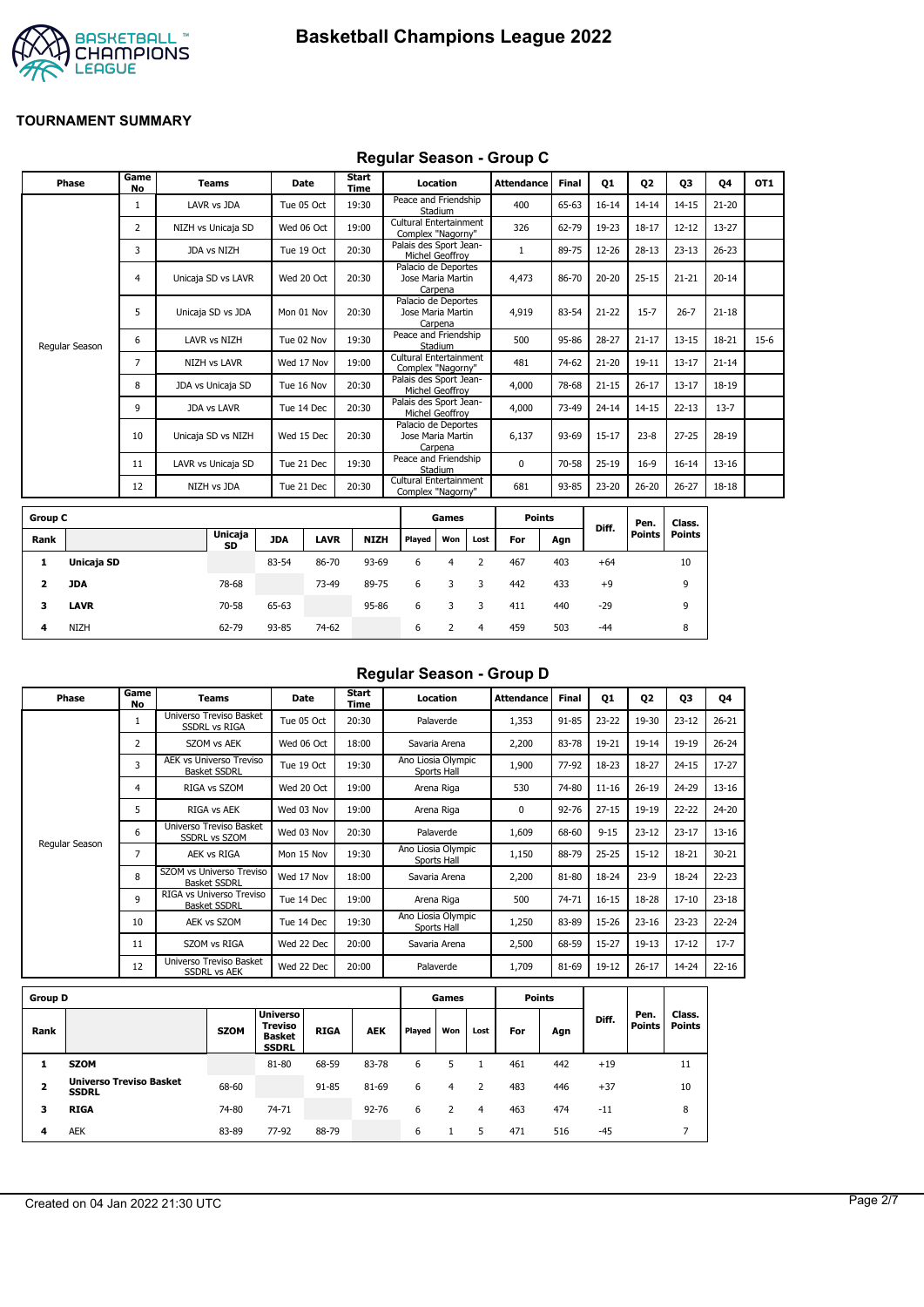

## **Regular Season - Group E**

|                | Phase          | Game<br>No               |                     | <b>Teams</b>        |             | <b>Date</b> | Start<br>Time    |                   | Location |                | <b>Attendance</b> | <b>Final</b> | 01        | <b>Q2</b>     | 03            | Q4        |
|----------------|----------------|--------------------------|---------------------|---------------------|-------------|-------------|------------------|-------------------|----------|----------------|-------------------|--------------|-----------|---------------|---------------|-----------|
|                |                | $\mathbf{1}$             |                     | <b>IGOK vs PAOK</b> |             | Tue 05 Oct  | 18:30            | Sportska Dvorana  | Laktaši  |                | 700               | 68-64        | 19-12     | $7 - 20$      | $17 - 17$     | $25 - 15$ |
|                |                | $\overline{2}$           |                     | <b>GALA vs NYMB</b> |             | Wed 06 Oct  | 21:00            | Sinan Erdem Arena |          |                | 1,200             | 101-85       | $23 - 26$ | 29-22         | $23 - 19$     | $26 - 18$ |
|                |                | 3                        |                     | PAOK vs NYMB        |             | Tue 12 Oct  | 19:30            | PAOK Sports Arena |          |                | 1,500             | 83-84        | $11 - 21$ | $24 - 19$     | $23 - 25$     | $25-19$   |
|                |                | 4                        |                     | <b>IGOK vs GALA</b> |             | Wed 13 Oct  | 18:30            | Sportska Dvorana  | Laktaši  |                | 1,000             | 85-89        | 17-27     | $27 - 25$     | $23 - 16$     | 18-21     |
|                |                | 5                        |                     | PAOK vs GALA        |             | Mon 25 Oct  | 19:30            | PAOK Sports Arena |          |                | 2,500             | 81-74        | 12-24     | $21 - 12$     | $22 - 17$     | $26 - 21$ |
|                |                | 6                        |                     | NYMB vs IGOK        |             | Tue 26 Oct  | 18:30            | Kralovka Arena    |          |                | 1,370             | 86-82        | $16 - 14$ | $30 - 21$     | 18-31         | $22 - 16$ |
|                | Regular Season | 7                        |                     | <b>GALA vs IGOK</b> |             | Tue 09 Nov  | 20:00            | Sinan Erdem Arena |          |                | 1,516             | 82-74        | 15-19     | $19 - 15$     | $26 - 25$     | $22 - 15$ |
|                |                | 8                        | <b>NYMB vs PAOK</b> |                     |             | Tue 09 Nov  | 18:30            | Kralovka Arena    |          |                | 1,790             | $71 - 75$    | $21 - 21$ | $19 - 16$     | $21 - 12$     | $10 - 26$ |
|                |                | 9<br><b>IGOK vs NYMB</b> |                     |                     | Tue 07 Dec  | 18:30       | Sportska Dvorana | Laktaši           |          | 400            | 76-69             | $26 - 25$    | $13 - 19$ | $23 - 8$      | $14 - 17$     |           |
|                |                | 10                       |                     | <b>GALA vs PAOK</b> |             | Wed 08 Dec  | 20:00            | Sinan Erdem Arena |          |                | 3,273             | 87-75        | 28-22     | $20 - 18$     | $28 - 18$     | $11 - 17$ |
|                |                | 11                       |                     | NYMB vs GALA        |             | Wed 22 Dec  | 18:30            | Kralovka Arena    |          |                | 973               | 86-92        | 22-26     | $23 - 20$     | 19-29         | $22 - 17$ |
|                |                | 12                       |                     | PAOK vs IGOK        |             | Wed 29 Dec  | 19:30            | PAOK Sports Arena |          |                | 1,200             | 64-75        | $18 - 17$ | 19-21         | $8 - 23$      | $19-14$   |
| <b>Group E</b> |                |                          |                     |                     |             |             |                  |                   | Games    |                | <b>Points</b>     |              |           | Pen.          | Class.        |           |
| Rank           |                |                          |                     | <b>GALA</b>         | <b>IGOK</b> | <b>PAOK</b> | <b>NYMB</b>      | Played            | Won      | Lost           | For               | Agn          | Diff.     | <b>Points</b> | <b>Points</b> |           |
| 1              | <b>GALA</b>    |                          |                     |                     | 82-74       | 87-75       | 101-85           | 6                 | 5        | $\mathbf{1}$   | 525               | 486          | $+39$     |               | 11            |           |
| 2              | <b>IGOK</b>    |                          |                     | 85-89               |             | 68-64       | 76-69            | 6                 | 3        | 3              | 460               | 454          | $+6$      |               | 9             |           |
| 3              | <b>PAOK</b>    |                          |                     | 81-74               | 64-75       |             | 83-84            | 6                 | 2        | $\overline{4}$ | 442               | 459          | $-17$     |               | 8             |           |
| 4              | <b>NYMB</b>    |                          |                     | 86-92               | 86-82       | 71-75       |                  | 6                 | 2        | 4              | 481               | 509          | $-28$     |               | 8             |           |

#### **Regular Season - Group F**

| Phase          | Game<br>No     | Teams               | Date       | Start<br>Time | Location                     | <b>Attendance</b> | <b>Final</b> | Q1        | <b>02</b> | Q <sub>3</sub> | Q4        | OT <sub>1</sub> |
|----------------|----------------|---------------------|------------|---------------|------------------------------|-------------------|--------------|-----------|-----------|----------------|-----------|-----------------|
|                |                | TOFA vs OOST        | Tue 05 Oct | 19:00         | Tofas Nilüfer Spor<br>Salonu | 700               | $92 - 83$    | $29-16$   | $20 - 22$ | $27 - 22$      | $16 - 23$ |                 |
|                | $\overline{2}$ | SIG vs KALE         | Wed 06 Oct | 20:30         | Rhenus Sport                 | 3,025             | $75 - 73$    | 19-24     | $22 - 12$ | $17 - 17$      | $17 - 20$ |                 |
|                | 3              | OOST vs SIG         | Mon 11 Oct | 20:00         | Versluys   Dôme              | 901               | $77 - 83$    | $15 - 14$ | $23 - 25$ | 19-28          | $20 - 16$ |                 |
|                | 4              | <b>TOFA vs KALE</b> | Tue 12 Oct | 19:00         | Tofas Nilüfer Spor<br>Salonu | 0                 | $77 - 81$    | $25 - 18$ | $15 - 22$ | 18-22          | 19-19     |                 |
|                | 5              | SIG vs TOFA         | Tue 26 Oct | 20:30         | <b>Rhenus Sport</b>          | 4,425             | 74-76        | $13 - 25$ | $21 - 15$ | $21 - 20$      | 19-16     |                 |
|                | 6              | KALE vs OOST        | Tue 26 Oct | 19:00         | Saku Suurhall                | 834               | 85-87        | $25-19$   | $21 - 16$ | $19 - 18$      | $10 - 22$ | $10 - 12$       |
| Regular Season | 7              | <b>TOFA vs SIG</b>  | Wed 10 Nov | 20:00         | Tofas Nilüfer Spor<br>Salonu | 794               | 85-75        | $27 - 15$ | 19-20     | $17 - 27$      | $22 - 13$ |                 |
|                | 8              | <b>OOST vs KALE</b> | Wed 10 Nov | 20:00         | Versluys   Dôme              | 1,001             | 99-66        | $25 - 22$ | $24 - 12$ | $26 - 16$      | $24 - 16$ |                 |
|                | 9              | <b>KALE vs SIG</b>  | Tue 07 Dec | 19:00         | Saku Suurhall                | 608               | 86-93        | 22-30     | $16 - 17$ | $21 - 18$      | $27 - 28$ |                 |
|                | 10             | OOST vs TOFA        | Wed 08 Dec | 20:00         | Versluys   Dôme              | 20                | 78-83        | 19-10     | $13 - 31$ | $30 - 21$      | $16 - 21$ |                 |
|                | 11             | <b>KALE vs TOFA</b> | Tue 21 Dec | 20:00         | Saku Suurhall                | 408               | 72-70        | $21 - 15$ | $20 - 18$ | $11 - 21$      | $20 - 16$ |                 |
|                | 12             | SIG vs OOST         | Tue 21 Dec | 20:30         | <b>Rhenus Sport</b>          | 4,527             | 91-92        | 25-25     | 24-25     | $13 - 23$      | 29-19     |                 |

| <b>Group F</b> |             |             |            |             |             |        | Games |      | <b>Points</b> |     |       | Pen.          | Class.        |
|----------------|-------------|-------------|------------|-------------|-------------|--------|-------|------|---------------|-----|-------|---------------|---------------|
| Rank           |             | <b>TOFA</b> | <b>SIG</b> | <b>OOST</b> | <b>KALE</b> | Played | Won   | Lost | For           | Agn | Diff. | <b>Points</b> | <b>Points</b> |
|                | <b>TOFA</b> |             | 85-75      | $92 - 83$   | $77 - 81$   | 6      | 4     |      | 483           | 463 | $+20$ |               | 10            |
| 2              | <b>SIG</b>  | 74-76       |            | 91-92       | $75 - 73$   | 6      |       | 3    | 491           | 489 | $+2$  |               | 9             |
| з              | <b>OOST</b> | 78-83       | $77 - 83$  |             | 99-66       | 6      |       | 3    | 516           | 500 | $+16$ |               | 9             |
| 4              | <b>KALE</b> | 72-70       | 86-93      | 85-87       |             | 6      |       | 4    | 463           | 501 | $-38$ |               | 8             |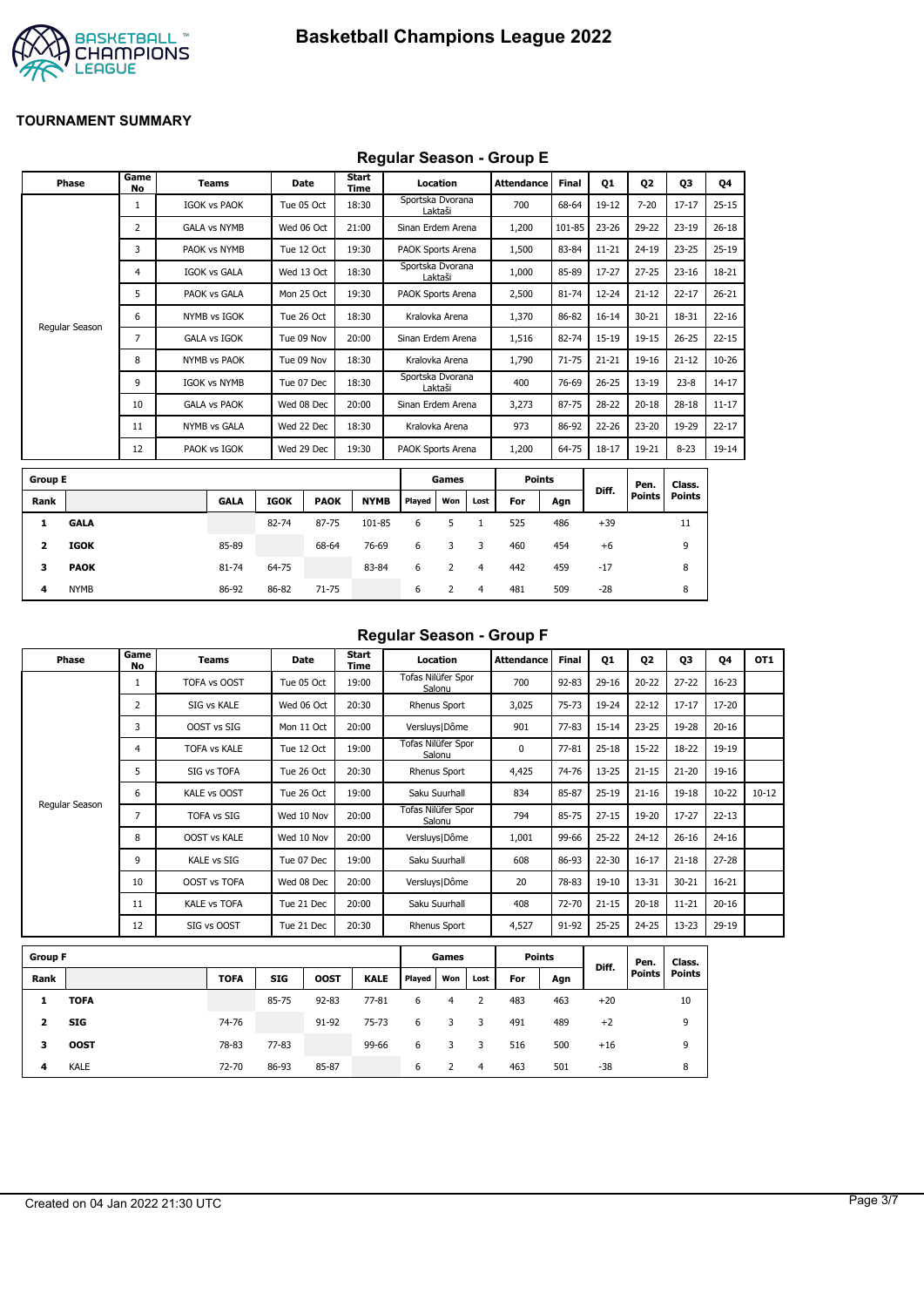

## **Regular Season - Group G**

| Phase            | Game<br><b>No</b> | <b>Teams</b>        | Date        |            | Start<br>Time |                                               | Location         |      | <b>Attendance</b> | <b>Final</b>   | Q1        | Q <sub>2</sub> | Q3            | Q4        | OT <sub>1</sub> | OT <sub>2</sub> |
|------------------|-------------------|---------------------|-------------|------------|---------------|-----------------------------------------------|------------------|------|-------------------|----------------|-----------|----------------|---------------|-----------|-----------------|-----------------|
|                  | 1                 | <b>BRIN vs HOLO</b> | Wed 06 Oct  |            | 20:30         | Palazzetto dello Sport<br>"Elio Pentassuglia" |                  |      | 1,000             | 61-88          | $9 - 29$  | $13 - 20$      | $17 - 21$     | $22 - 18$ |                 |                 |
|                  | $\overline{2}$    | CLUJ vs DSK         | Tue 05 Oct  |            | 19:30         |                                               | <b>BTarena</b>   |      | 1,650             | 66-60          | 14-21     | $18 - 10$      | $21 - 16$     | $13 - 13$ |                 |                 |
|                  | 3                 | <b>BRIN vs CLUJ</b> | Mon 18 Oct  |            | 20:30         | Palazzetto dello Sport<br>"Elio Pentassuglia" |                  |      | 1,500             | 71-76          | $15 - 18$ | $14 - 12$      | $12 - 17$     | 30-29     |                 |                 |
|                  | 4                 | DSK vs HOLO         | Tue 07 Dec  |            | 20:00         | Volkswagen Arena                              |                  |      | 0                 | 86-79          | 18-23     | $22 - 19$      | $26 - 14$     | $20 - 23$ |                 |                 |
|                  | 5                 | HOLO vs CLUJ        | Wed 03 Nov  |            | 19:45         |                                               | Holon Toto Arena |      | $\mathbf 0$       | 78-68          | $22 - 20$ | $15 - 16$      | $21 - 19$     | $20 - 13$ |                 |                 |
|                  | 6                 | DSK vs BRIN         | Wed 03 Nov  |            | 20:00         | Volkswagen Arena                              |                  |      | 750               | 82-76          | $22 - 27$ | $22 - 21$      | $19 - 13$     | 19-15     |                 |                 |
| Regular Season   | 7                 | <b>BRIN vs DSK</b>  | Tue 16 Nov  |            | 20:30         | Palazzetto dello Sport<br>"Elio Pentassuglia" |                  |      | 1,400             | 82-73          | $22 - 16$ | 19-27          | $20 - 8$      | $21 - 22$ |                 |                 |
|                  | 8                 | CLUJ vs HOLO        | Wed 17 Nov  |            | 19:30         |                                               | <b>BTarena</b>   |      | 0                 | 106-<br>101    | 17-24     | $20 - 22$      | $20 - 15$     | $26 - 22$ | $11 - 11$       | $12 - 7$        |
|                  | 9                 | <b>HOLO vs DSK</b>  | Wed 15 Dec  |            | 21:00         |                                               | Holon Toto Arena |      | 0                 | 64-57          | 15-19     | $12 - 10$      | $22 - 13$     | $15 - 15$ |                 |                 |
|                  | 10                | <b>CLUJ vs BRIN</b> | Wed 15 Dec  |            | 19:00         |                                               | <b>BTarena</b>   |      | 4,112             | 104-94         | 28-19     | 27-29          | 28-26         | $21 - 20$ |                 |                 |
|                  | 11                | <b>HOLO vs BRIN</b> | Wed 22 Dec  |            | 19:00         |                                               | Holon Toto Arena |      | $\mathbf 0$       | 84-80          | $30 - 16$ | 17-20          | $21 - 22$     | $16 - 22$ |                 |                 |
|                  | 12                | DSK vs CLUJ         | Wed 22 Dec  |            | 20:00         | Volkswagen Arena                              |                  |      | 1,470             | $101 -$<br>103 | 24-26     | $25 - 25$      | $29 - 18$     | 23-34     |                 |                 |
| <b>Group G</b>   |                   |                     |             |            |               |                                               | Games            |      | <b>Points</b>     |                |           | Pen.           | Class.        |           |                 |                 |
| Rank             |                   | <b>CLUJ</b>         | <b>HOLO</b> | <b>DSK</b> | <b>BRIN</b>   | Played                                        | Won              | Lost | For               | Agn            | Diff.     | <b>Points</b>  | <b>Points</b> |           |                 |                 |
| <b>CLUJ</b><br>1 |                   |                     | 106-101     | 66-60      | 104-94        | 6                                             | 5                |      | 523               | 505            | $+18$     |                | 11            |           |                 |                 |

| $\mathbf{2}$ | <b>HOLO</b> | 78-68   |       | 64-57 | 84-80 | 6 4   |     | 2 | 494 | 458 | $+36$ | 10 |
|--------------|-------------|---------|-------|-------|-------|-------|-----|---|-----|-----|-------|----|
| $\mathbf{3}$ | <b>DSK</b>  | 101-103 | 86-79 |       | 82-76 | 6 2 4 |     |   | 459 | 470 | $-11$ | 8  |
| -4           | <b>BRIN</b> | 71-76   | 61-88 | 82-73 |       | 6     | 1 5 |   | 464 | 507 | $-43$ |    |
|              |             |         |       |       |       |       |     |   |     |     |       |    |

#### **Regular Season - Group H**

| Phase          | Game<br>No     | <b>Teams</b>          | Date       | Start<br>Time | Location                              | <b>Attendance</b> | <b>Final</b> | Q1        | Q <sub>2</sub> | Q3        | 04        | OT <sub>1</sub> | OT <sub>2</sub> |
|----------------|----------------|-----------------------|------------|---------------|---------------------------------------|-------------------|--------------|-----------|----------------|-----------|-----------|-----------------|-----------------|
|                |                | <b>BURG vs BESIK</b>  | Mon 04 Oct | 20:30         | Pabellon Multiusos<br>Coliseum Burgos | 7,415             | 82-74        | $21 - 20$ | $23 - 23$      | $14 - 15$ | $24 - 16$ |                 |                 |
|                | 2              | <b>OLDEN vs VILN</b>  | Wed 06 Oct | 20:00         | <b>EWE Arena</b>                      | 2,836             | 76-72        | $16 - 18$ | $21 - 20$      | $21 - 21$ | $18 - 13$ |                 |                 |
|                | 3              | <b>VILN vs BURG</b>   | Tue 19 Oct | 19:30         | Avia Solutions Group<br>Arena         | 2,632             | 87-69        | $22 - 17$ | $27 - 13$      | $17 - 22$ | $21 - 17$ |                 |                 |
|                | 4              | <b>OLDEN VS BESIK</b> | Tue 19 Oct | 20:00         | <b>EWE Arena</b>                      | 3,000             | 81-83        | $31 - 25$ | $21 - 17$      | $13 - 25$ | $16 - 16$ |                 |                 |
|                | 5              | <b>BESIK vs VILN</b>  | Tue 02 Nov | 20:00         | Besiktas Akatlar Arena                | 500               | 82-79        | $22 - 6$  | $22 - 21$      | $11 - 21$ | 14-21     | $5 - 5$         | $8 - 5$         |
|                | 6              | <b>BURG vs OLDEN</b>  | Tue 02 Nov | 20:30         | Pabellon Multiusos<br>Coliseum Burgos | 6,819             | 92-80        | 24-24     | $16 - 18$      | $33 - 17$ | 19-21     |                 |                 |
| Regular Season | $\overline{7}$ | <b>VILN vs BESIK</b>  | Wed 17 Nov | 19:30         | Avia Solutions Group<br>Arena         | 4,121             | 82-69        | $20 - 14$ | $21 - 22$      | $22 - 15$ | 19-18     |                 |                 |
|                | 8              | <b>OLDEN vs BURG</b>  | Wed 17 Nov | 20:00         | EWE Arena                             | 3,157             | 72-85        | $25 - 14$ | $14 - 17$      | 16-24     | 17-30     |                 |                 |
|                | 9              | VILN vs OLDEN         | Mon 13 Dec | 19:30         | Avia Solutions Group<br>Arena         | 4,836             | 71-69        | 19-17     | $22 - 16$      | $17 - 18$ | $13 - 18$ |                 |                 |
|                | 10             | <b>BESIK vs BURG</b>  | Tue 14 Dec | 20:00         | Besiktas Akatlar Arena                | 568               | 75-82        | 18-21     | $24 - 25$      | 18-19     | $15 - 17$ |                 |                 |
|                | 11             | <b>BURG vs VILN</b>   | Tue 21 Dec | 18:00         | Pabellon Multiusos<br>Coliseum Burgos | 5,213             | 77-84        | $21 - 17$ | $22 - 26$      | $15 - 23$ | 19-18     |                 |                 |
|                | 12             | <b>BESIK vs OLDEN</b> | Tue 21 Dec | 20:00         | Besiktas Akatlar Arena                | 385               | 88-72        | $21 - 19$ | $18 - 18$      | 18-17     | $31 - 18$ |                 |                 |

| <b>Group H</b> |              |             |             |              |              | Games         |     |      | <b>Points</b> |     |       | Pen.          | Class.        |
|----------------|--------------|-------------|-------------|--------------|--------------|---------------|-----|------|---------------|-----|-------|---------------|---------------|
| Rank           |              | <b>VILN</b> | <b>BURG</b> | <b>BESIK</b> | <b>OLDEN</b> | <b>Played</b> | Won | Lost | For           | Agn | Diff. | <b>Points</b> | <b>Points</b> |
| 1              | <b>VILN</b>  |             | 87-69       | 82-69        | $71-69$      | 6             | 4   |      | 475           | 442 | $+33$ |               | 10            |
| 2              | <b>BURG</b>  | 77-84       |             | 82-74        | $92 - 80$    | 6             | 4   | 2    | 487           | 472 | $+15$ |               | 10            |
| 3              | <b>BESIK</b> | 82-79       | 75-82       |              | 88-72        | 6             |     | 3    | 471           | 478 | $-7$  |               | 9             |
| 4              | <b>OLDEN</b> | 76-72       | 72-85       | 81-83        |              | 6             |     | 5    | 450           | 491 | $-41$ |               |               |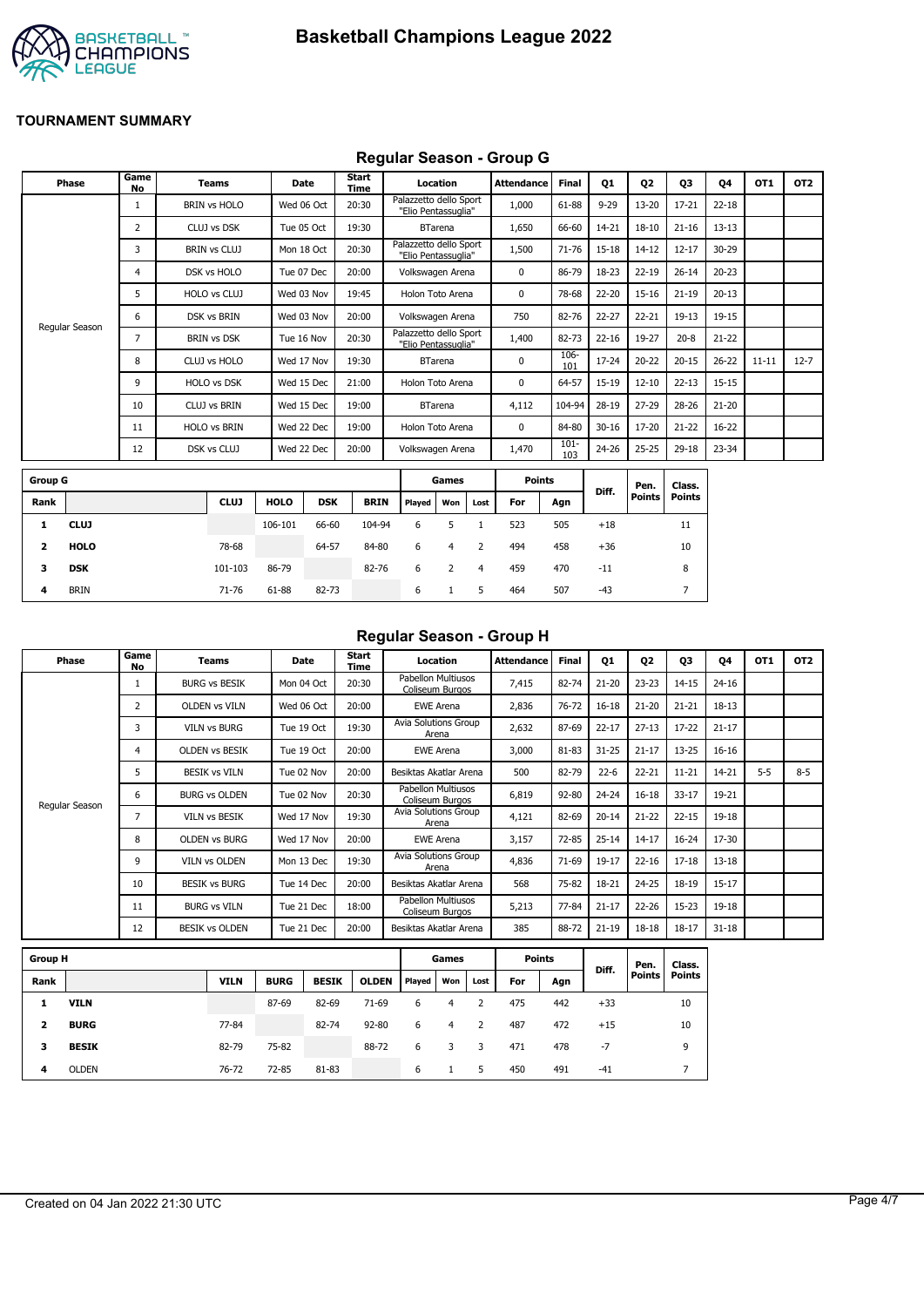



|          |            |                                            |            |            | <b>Play-ins</b>                           |       |                |           |           |           |           |
|----------|------------|--------------------------------------------|------------|------------|-------------------------------------------|-------|----------------|-----------|-----------|-----------|-----------|
| Phase    | Game<br>No | Start<br>Location<br>Date<br>Teams<br>Time |            | Attendance | Final                                     | Q1    | Q <sub>2</sub> | Q3        | Q4        |           |           |
|          |            | <b>IGOK vs OOST</b>                        | Tue 04 Jan | 18:30      | Sportska Dvorana<br>Laktaši               | 800   | 87-72          | $23 - 22$ | $16 - 20$ | $29 - 17$ | $19-13$   |
| Play-ins | А          | <b>BURG vs DSK</b>                         | Tue 04 Jan | 20:30      | Pabellon Multiusos<br>Coliseum Burgos     | 4.412 | 83-78          | 19-25     | $20 - 14$ | $25 - 19$ | 19-20     |
|          |            | JDA vs RIGA                                | Tue 04 Jan | 20:30      | Palais des Sport Jean-<br>Michel Geoffroy | 2,000 | 84-77          | 14-18     | $25 - 18$ | $22 - 21$ | $23 - 20$ |

| Legend:    |                |       |                   |     |                                                 |    |                                                     |
|------------|----------------|-------|-------------------|-----|-------------------------------------------------|----|-----------------------------------------------------|
| Class.     | Classification | Diff. | <b>Difference</b> | DSQ | Disqualified                                    | GP | Games plaved<br>the contract of the contract of the |
| <b>OTx</b> | Overtime       | Qx    | Quarter Time      | W/L | Win/Loss<br>the contract of the contract of the |    |                                                     |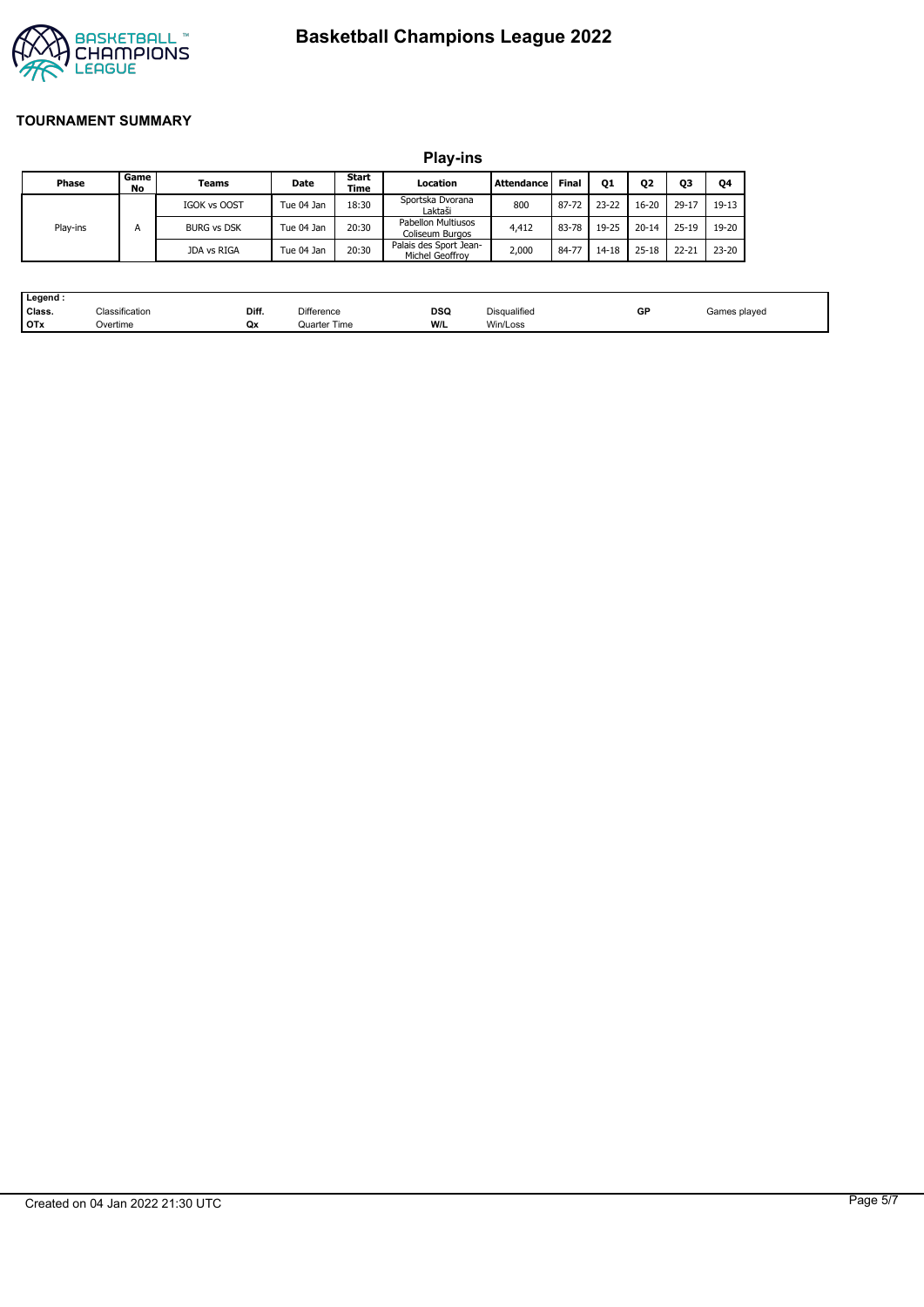